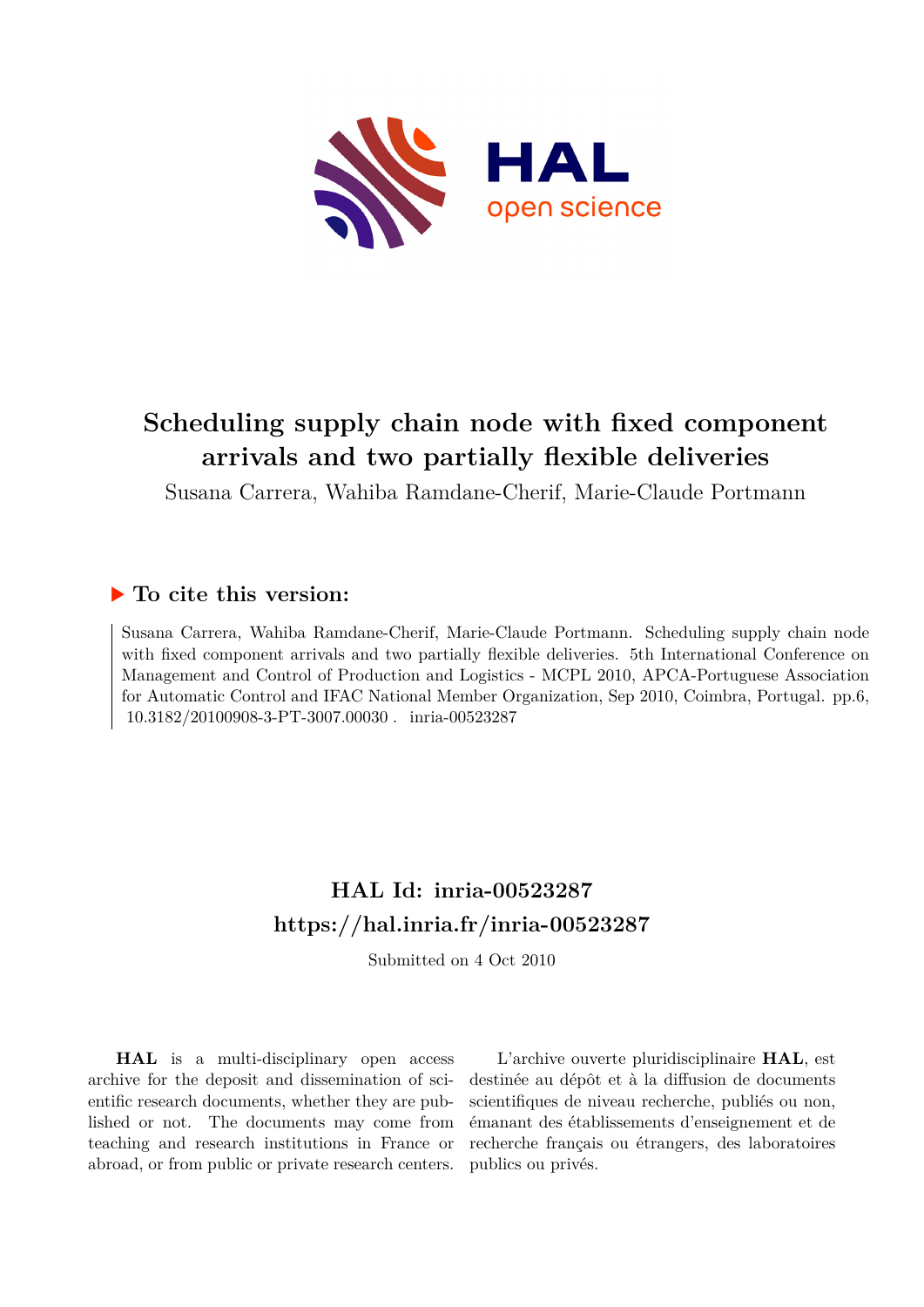# Scheduling supply chain node with fixed components arrivals and two partially flexible deliveries

S. Carrera <sup>∗</sup> W. Ramdane-Cherif <sup>∗</sup> M.C. Portmann <sup>∗</sup>

∗ INPL-LORIA, ENSMN, Parc de Saurupt, CS 14234, 54042 Nancy Cedex France (e-mail: carrersu@loria.fr, portmann@loria.fr, ramdanec@loria.fr).

Abstract: We consider here a logistic platform or more generally a node of a supply chain. After previous research works at the planning level whose aim was to smooth the workload by modifying slightly arrival and departure dates, we are now interested by the scheduling level. Our particular industrial framework led us to original hypotheses: given component quantities are delivered by trucks at some fixed times; a first optimized tour of the customers is planned at a known fixed date and a second optimized tour will be executed at a flexible date corresponding to the end of the schedule with the remaining customer orders. We reduce the activity inside the platform to the most important operation. This operation is performed by a single non renewable resource. Nevertheless most of the presented results could be easily extended to identical parallel machines. The considered scheduling problem is NP-Hard. With the goal of solving it by a branch and bound approach, we propose here a series of upper bounds (rapid approximation methods) and a series of lower bounds (obtained by various relaxations). Experimentations permit us to compare quality and computational times of the lower bounds and give us a first idea of the quality of the rapid approximation approaches.

# 1. INTRODUCTION

This research work has been developed after a logistic platform audit. The concerned firm is a shoes firm. The firm owns the platform, a vehicle fleet and about a hundred shops, but also rents complementary resources. This shoes firm completely manages the platform work and the downstream supply chain but not the upstream flows. Twice a year, spring and autumn, the platform receives products from its suppliers. A small part is kept in the reserve area to restock the chain stores, while the major part is immediately sent to the stores. The quantities and the delivery dates are negotiated with the suppliers at the planning level. The potential variations concerning delivery dates and quantities are strongly limited by the suppliers' production and storage constraints and by the transport organization between the suppliers and the platform. In Carrera et al. [2009] we tackled with the predictive planning for workload smoothing with seasonal demand in similar platform. We proposed integer linear programming models, as generic as possible, for smoothing the platform's workload, planning the workforce and negotiating quantities and dates for suppliers and clients deliveries. While at the planning level we considered the upstream flows can be slightly flexible, at the operational level the upstream flows are fixed and the arrival of products (different types of shoes) can be represented by given cumulated stairs curves, see Figure 1. On the other hand, the shoes distribution enterprise owns the stores and can manage completely the vehicle routing organization between the platform and its stores. In order to optimize the vehicle routing cost, optimized tours can be computed for subset of stores and dates and corresponding quantities of such



Fig. 1. Supply chain node

tours can be defined and slightly modified. Our scheduling problem concerns the preparation of shops orders that may contain different types of products. Products are shoes that can be differentiated by their category (man, woman, child), their colour and their size. We can distinguish two kinds of operations related to the preparation of the shop orders: first cross docking when products have to go through the warehouse directly without conditioning, and second Grouping when different products corresponding to a shop must be consolidated before delivery. The prepared shop orders must be delivered according to prefixed delivery dates that correspond to truck departures. The aim is to schedule the preparation of the shops orders with resource and delivery date constraints. We met other applications corresponding to the same scheduling model. We have unfortunately no place to present them here.

Corresponding scheduling literature is analyzed in section 2. In section 3 a specific scheduling problem is defined. Section 4 and 5 propose respectively rapid approximation methods and lower bounds. Computational evaluations are given in section 6. Finally section 7 contains a conclusion and some suggestions for further research.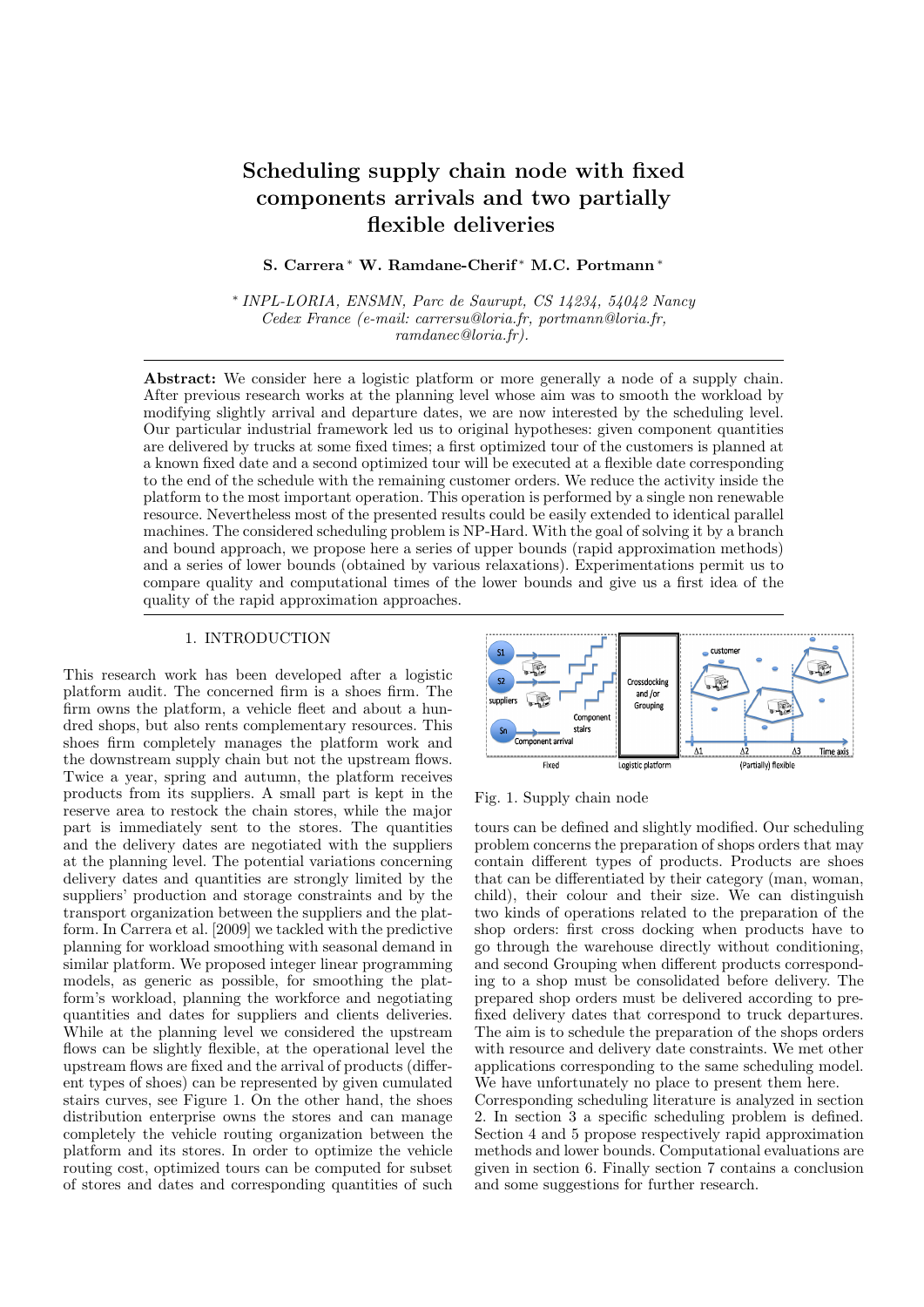## 2. STATE OF THE ART

Our problem is related to resource constrained scheduling literature and scheduling under delivery date constraints literature.

#### 2.1 Resource constrained scheduling

In most of the scheduling problems involving resource constraints two types of resources are distinguished: renewable and non-renewable (or consumable) resources. Since the components in the supply chain node are considered as consumable, we will focus on this type of resources in our literature analysis. Blazewicz et al. [1986] identified two problems where the allocation of constrained resources has been mainly considered, these problems are: resource constrained project scheduling problem (RCPSP) and machine scheduling.

Carlier [1984] associated consumable resources to financial resources because of the similarity of the availability constraints they infer. He proves that RCPSP with financial constraints and arbitrary precedence constraints is polynomial if no renewable resource is considered. It becomes NPhard if there are consumption and production of consumable resources. Patterson et al. [1989] proposed an exact procedure to solve the non preemptive project scheduling problem with precedence and resource constraints and with production and consumption activities. They also consider money as the single consumable resource. Carlier et al. [2009] dealt with the project scheduling problem where the units of resources are produced or consumed at the occurrence of precedence-related events. They proposed a list-scheduling based algorithm to minimize the makespan.

Carlier [1984] also provided a variety of complexity results on non preemptive one machine scheduling subject to financial constraints. The financial constrained one machine scheduling problem is NP-hard when the job processing times are not equal to one. Slowinski [1984] handled the preemptive job scheduling on parallel machines with financial constraints. The consumption rate of financial resource is constant during job processing. The author proposed a two-phase method based on linear programming to minimize the schedule length.

Cochand et al. [1989] took into account consumable resources with a time-varying supply (i.e. staircase and piecewise linear). They generalized the two-phase method to consider this type of resources. Toker et al. [1991] studied the case of one machine scheduling with a single financial resource which is continuously supplied at a constant rate. They proved that the problem is equivalent to a two-machine flowshop problem. Xie [1997] generalized the previous result to the single machine scheduling problem with multiple financial resource constraints, where the financial resources arrive uniformly over time.

### 2.2 Fixed delivery dates

Matsuo [1988] introduced an environment in which delivery dates are fixed and given a-priori before any jobs are processed. He proved that the total weighted tardiness and total tardiness problems with fixed shipping dates are NPhard. In Hall et al. [2001], for a wide variety of objectives, the authors provided either a polynomial time algorithm or a proof of intractability of problems with fixed delivery dates.

This paper proposes to combine two scheduling areas: consumable resources and a generalization of the fixed delivery dates problems. To the best of our knowledge, this problem is new and has never been considered before.

#### 3. PROBLEM DEFINITION

A set  $N$  of  $n$  independent jobs corresponding to the order preparation must be processed by the platform. Preemption of the jobs is assumed not to be allowed. One considered renewable resource can handle only one job at time. Each job is assumed to be available for processing when all necessary components are available and it consumes the used components. Each job j,  $j \in N$ , consumes  $a_{j,i}^s \geq 0$ units of component  $i$  at the start  $(s)$  of its processing. The component represents in our case type of shoes (category, size, colour). They can arrive at different dates with fixed supplier deliveries. The arrival of each component can be represented as a cumulated stair curve. The processing time of job j is denoted by  $p_i > 0$ . In this paper, we consider a relatively short horizon in which only two truck tours are organized. The date of the first departure is fixed and equal to D. Any already prepared orders will be put in the trucks corresponding to this departure (no limit of capacity for this departure). D can be considered as a fixed common due date and any order not sent in the first tour will be considered as late. The order not yet completed at date D will be put in another tour, whose departure is flexible and equal to the global completion time Cmax. In consequence, we define  $\hat{C}_j = D$  if  $C_j \leq D$ and  $\hat{C}_j = Cmax$  otherwise, where  $Cmax$  is the completion time of the last job. When  $\hat{C}_j = D$  the job j is on time and  $\hat{U}_j = 0$ . When  $\hat{C}_j = Cmax$ , the job j is late and  $\hat{U}_j = 1$ . A penalty  $\omega_i$  is associated to each late job j and represents an estimation of loss of sales per unit time when orders arrive tardy to the shops. We search a schedule that minimizes the total tardiness cost defined as the global completion time multiplied by the sum of penalties associated to the tardy jobs. In order to eliminate the potential value 0 for our criterion, we add the value 1 to the sum of penalties. To the best of our knowledge, this scheduling problem was not yet considered. Using the well known  $\alpha/\beta/\gamma$  notation, the problem could be denoted by  $1/Stairs(nc), a_{j,i}^s, D/(1+b)$  $\sum \omega_j \hat{U}_j \rangle \times Cmax$ , where  $Stairs(nc)$  indicates nc consumable resources, whose cumulated arrival curves are stairs and D indicates one fixed delivery date for on time jobs.

# 4. RAPID APPROXIMATION METHODS

Our aim is to design rapid approximation methods, which will be included into branch and bound approaches in further research works. In consequence, we will use list algorithms based on priority orders to build active and/or no delay schedules. This section is divided into two parts. In the first one we recall how to build active and no delay schedules in the framework of the considered problem. In the second one we will propose a series of specific priority rules.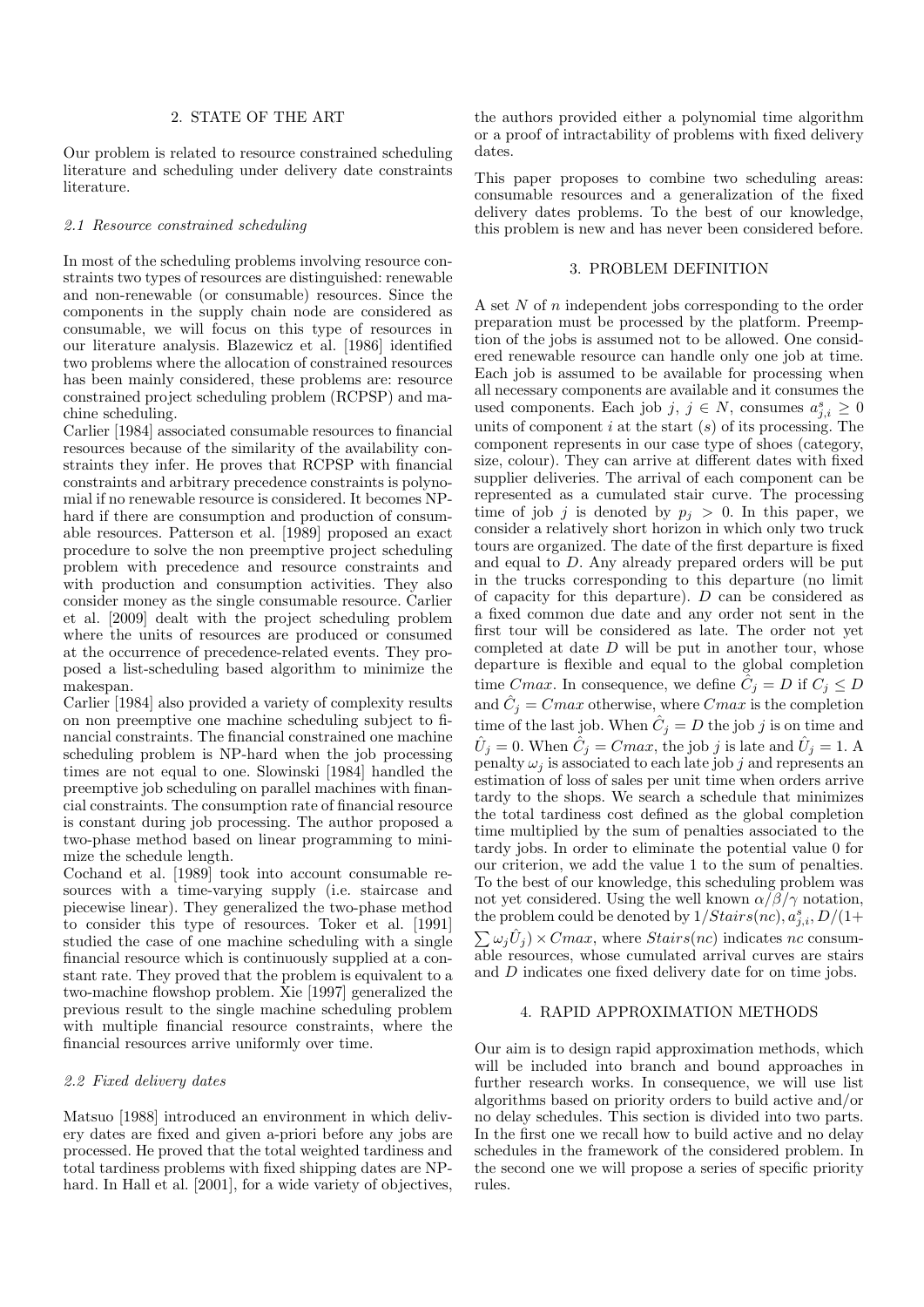# 4.1 Schedule generators

# Active schedule generator

Definition: A schedule is said to be active if no operation can be scheduled sooner without delaying at least another operation. In other words, no idle time is created, which can contain completely an operation scheduled later.

# Generic algorithm for active schedule using a given order  $σ$ :  $HAσ$

Let L be the job list sorted in  $\sigma$  order.  $t=0.$ for each component i do  $CCCA_i$ = cumulated curve of component i arrivals  $CCCU_i = [0, 0, \ldots, 0] = \text{cumulated curve of component}$ utilization endfor while  $L$  is not empty do  $MinC = +\infty$ for each job  $j$  do place job  $j$  as soon as possible after time  $t$  so that the modified CCCU curves remained smaller or equal to the CCCA curves. Let  $S_j$  and  $C_j$  be respectively the corresponding starting and completion time of job j.  $MinC = min(Minc, C<sub>i</sub>)$ . endfor let be  $j_0$  the first job of list L such that  $S_{j_0} < MinC$ . schedule  $j_0$  between  $S_{j_0}$  and  $C_{j_0}$ . modify the curves CCCU. remove  $j_0$  from list L.  $t = C_{j_o}.$ endwhile

No delay schedule generator:

Definition: A schedule is said to be no delay if no machine remains inactive while a job is waiting to be processed on this machine (here with the available components).

# Generic algorithm for no delay schedule using a given order  $\sigma$ :  $HND\sigma$

Let L be the job list sorted in  $\sigma$  order.  $t=0.$ for each component i do  $CCCA_i = \text{cumulated curve of component } i \text{ arrivals}$  $CCCU_i = [0, 0, \ldots, 0] =$  cumulated curve of component utilization endfor while  $\overline{L}$  is not empty do  $MinS = +\infty.$  $No$ -idle-time  $=$  false. for each job j of L until no-idle-time  $==$  true do place job j as soon as possible after time t so that the modified CCCU curves remained smaller or equal to the CCCA curves. Let  $S_j$  and  $C_j$  be respectively the corresponding starting and completion time of job j.  $MinS = min(Mins, S<sub>i</sub>)$ . if  $MinS == t$  then no-idle-time = true endif. endfor let be  $j_o$  the first job of list L such that  $S_{j_0} == MinS$ . schedule  $j_o$  between  $S_{j_o}$  and  $C_{j_o}$ . modify the curves  $CCCU$ . remove  $j_o$  from list L.

$$
t = C_{j_o}.
$$
  
endwhile

# 4.2 Orders associated to the considered problem

To build orders or priority rules, three intuitive and heuristic techniques can be used which are antagonist:

- in order to keep the CCCU curves under the CCCA curves without delaying too much the jobs, it seems better to put first the longest jobs asking for the smallest quantities of components. This can be implemented by using for example the decreasing order of the processing times  $(LPT)$  divided by the Weighted Sum of the Components Demands  $(WSCD)$ . The greater weights can correspond to components, which are known to arrive slightly later or could be identical. This order will be denoted by LPT-SCD (weights identical) or  $LPT - WSCD$ . It is to be noted that even for only one component, the order corresponding to decreasing values of processing time divided by the component demand does not minimize Cmax.
- in order to minimize the sum of tardiness penalties, it is better to put first the shortest jobs with the greatest penalties. This corresponds to the well know  $W SPT$ order. Without taking into account the CCCU and CCCA curves, it is a good heuristic for the knapsack problem, which can be improved by choosing differently the two last jobs just before arriving at the D time, when the first trucks are leaving the platform.
- $\bullet$  in order to minimize  $Cmax$ , minimizing the idle times seems a good idea, which leads to prefer no delay schedule, nevertheless a job scheduled sooner to minimize an idle time can ask too much components and create bigger idle times later.

We will use the previously defined orders either individually, or hierarchically (the second order is used only to break ties on the first one), or even dynamically. A dynamical use of orders consists in beginning with a given order and continuing with another one when some condition is verified such as  $t \geq D$  or t greater than the last component arrival. In particular,  $W\widetilde{SPT}$  becomes useless when  $t > D$ and  $LPT - WSCD$  or  $LPT - SCD$  becomes useless after the last component arrival. It is to be noted that if both  $t \geq D$  and t greater than the last component arrival then any job order can be used to complete the schedule without any further control; it will be applied for any designed heuristic.

We get the following interesting orders:  $\sigma = 1: LPT - WSCD/WSPT,$  $\sigma = 2 : WSPT/LPT - WSCD,$  $\sigma = 3: DYN(LPT - WSCD \rightarrow WSPT)/WSPT$  $\sigma = 4: DYN(WSPT \rightarrow LPT - WSCD)/LPT - WSCD$ 

This provides us with at least 4 orders, which can be combined with the two presented generators in order to design 8 rapid approximation methods (more if we use various set of weights for the component demands in W SCD and also if we improve the selection of the two last jobs just before  $D$ ). As each method is rapid, we will apply the whole set of heuristics and call BESTH the global heuristic consisting in applying successively all the methods and keeping the best solution obtained.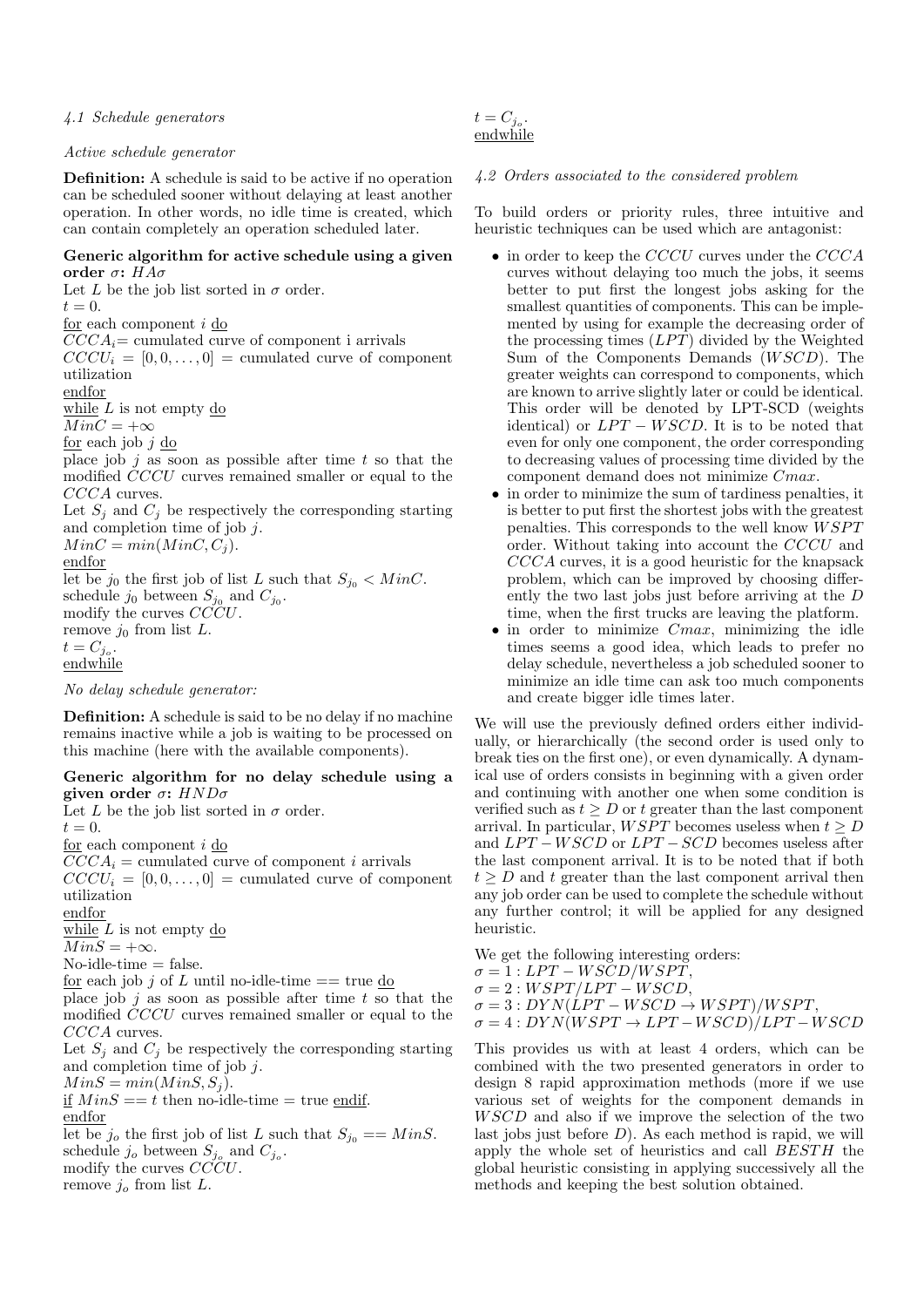## 5. LOWER BOUNDS

5.1 Lower bounds using "agreeable orders"

# Lower bound for Cmax

Lemma 1. When any job requires exactly the same number  $a_k$  of component for each component k, then  $LPT$ minimizes Cmax.

**Proof.** The proof is quite obvious by using a series of exchange pairwise on a schedule, which does not verify the order  $LPT$ . Under slightly different hypotheses: the component arrivals are uniform and continuous. This lemma was proposed by Xie [1997].

Lemma 2. If there is only one component  $o$  and the processing times of all jobs are identical (equal to  $p$ ), then the increasing order CC of the component requirement minimizes Cmax.

Proof. The proof is identical to the proof of lemma 1 by using an exchange pairwise on a schedule, which does not verify the order  $\overline{CC}$ .

Even if there is only one component o, for different processing times and component requirements, the increasing order of the component requirements divided by the processing times does not minimize the Cmax, in consequence we will use an usual technique called "agreeable orders" to get our lower bound. If there are several components, we will use the technique of "agreeable orders" independently for each component, this will provide us a lower bound for each component and we will keep the maximal value obtained as the lower bound associated to "agreeable orders".

Considering only one component o, let be Π the problem studied in this paper and let be  $\Pi'(o)$  a relaxation of the problem  $\Pi$  obtained as follows: the first job of  $\Pi'$  (*o*) gets the greatest processing time and the smallest component requirement, the second job of  $\Pi' (o)$  gets the greatest remaining processing time and the smallest remaining component requirements and so on until the last job. The jobs of  $\Pi'$ (o) are sorted simultaneously by decreasing values of processing times and increasing values of component requirements and the following lemma 3 can be applied.

Lemma 3. If the decreasing order of processing times  $LPT$  is identical to the increasing order of component requirement CC, then the orders are "agreeable" and minimize the makespan Cmax.

This lemma is a consequence of lemmas 1 and 2. The maximum of the Cmax lower bound obtained for Cmax by this technique for any component will be denoted by  $L\ddot{B}$ |AGO|CT (lower bound with agreeable orders for last job completion time).

Lower bound for the weighted sum of tardiness

Lemma 4. For any interval  $[0, H]$ , the sum of the included idle times contained in any schedule built by using the agreeable order of lemma 3 is a lower bound of the sum of the included idle times for any feasible schedule on the interval  $[0, H]$ .

Lemma 4 is a consequence of lemma 3. Let be  $UP/D =$  $D - LB|AGO|IT(D)$  the difference between D (date of departure of the fixed delivery) and  $LB|AGO|IT(D)$ , the greatest lower bound of the idle times on  $[0, D]$ , i.e. an upper bound of the sum of processing times, which can be put on  $[0, D]$  by taking into account the component arrivals.

To get an upper bound of the weighted sum of penalties of on time jobs, we must put on the interval  $[0, UP/D]$  a subset of jobs, whose sum of processing times is smaller than  $UP/D$  and whose sum of penalties  $w_i$  is maximized. This problem is equivalent to a knapsack problem with only one constraint, in which the satisfaction values are the tardiness penalties, the weight values are the processing times and the capacity of the knapsack is equal to UP/D. To get an upper bound for this knapsack problem, we use the improved upper bound proposed by Martello et al. [1990].

The lower bound of the weighted sum of tardy jobs denoted by  $LB|AGOK|ST$  (lower bound for sum of tardiness penalties using agreeable orders and Knapsack relaxations) is obtained by subtracting the obtained upper bound from the total sum of tardiness penalties.

#### 5.2 Lower bounds using integer relaxations

#### Relaxation using preemption and continuous consumption of components for Cmax

A relaxation can be obtained by accepting job preemption and by assuming that the components are not required at the start of the jobs, but are uniformly and continuously consumed during the job execution. The obtained problem is a particular case of the problem considered by Cochand et al. [1989], which use linear programming to solve it. The authors used a two-phase procedure, but only the first phase is used here because getting a feasible solution for their problem is useless for computing our lower bound.

Assuming the time axis is divided into periods  $1, 2, \ldots, h$ where  $h$  is the number of resource arrivals having durations  $T^1, T^2, \ldots, T^h$ . A linear program determines the time that each job j is processed in each sub-period  $T<sup>h</sup>$  while minimizing the makespan and respecting the component arrival curves.

The lower bound for Cmax obtained by applying the method of Cochand et al. [1989] on this relaxed problem will be denoted by  $LB|IR|CT$  (lower bound using integer relaxation for last job completion time).

## Relaxation using preemption and continuous consumption of components for the weighted sum of tardiness

Using the same relaxation as for Cmax, we can adapt the linear program in order to get an upper bound of the sum of on time job penalties. We have only to cut the horizon at time D and to modify the objective function, which consists now in maximizing the penalties associated to the proportion of jobs scheduled before time D. The constraints on the component arrivals are obviously kept. As previously, this upper bound for on time jobs is transformed in lower bound for late jobs. The lower bound obtained with this relaxation is denoted by  $LB|IR|ST$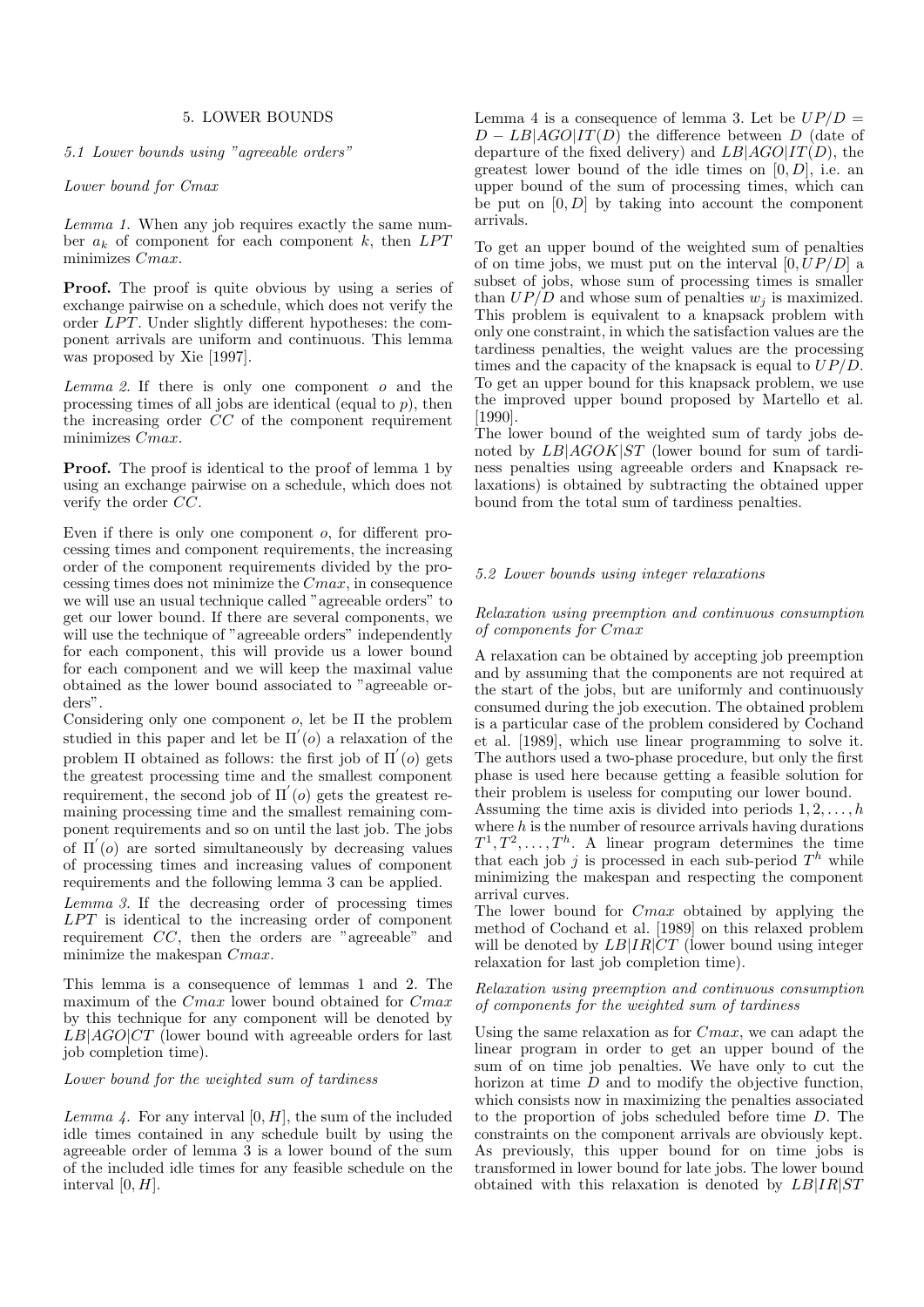(lower bound using integer relaxation for the sum of tardy job penalties).

#### 5.3 Lower bound using uniform and continuous component arrivals for Cmax

If there are several components, the same relaxation will be executed for any component. To simplify the explanations, we consider arbitrarily one of the components. Assume that the component level at time t is equal to  $CCA_t$ . We relax the staircase component arrival curve by taking a linear curve, which begins at the point  $(t, CCA_t)$ . This linear curve is tangent at some points (at least one), but always greater or equal to the staircase component arrival curve, see Figure 2.



Fig. 2. TKEX relaxation for a resource

The problem with continuous supply of resource has been polynomially solved by Toker et al. [1991] when there exists only one component and by Xie [1997] for several components. The authors demonstrated that the problem  $1/Cont(1), a_j/Cmax$  corresponds to a two machine flowshop without resource constraints where the processing times in machines one and two  $p_{j,1}$  and  $p_{j,2}$  are  $a_j$  and  $p_j$ respectively. Idle times in the original problem correspond to idle times in the second machine in the flowshop problem. Thus,  $1/Cont(1), a_j/Cmax$  can be solved using Johnson's rule for the two-machine flowshop problem. As this relaxation could be too large particularly at the beginning of the schedule, we improve it by an iterative procedure.



Fig. 3. Successive TKEX relaxation for a resource

We consider the schedule obtained by Johnson algorithm and we observe successively the end of each job beginning by the first job of Johnson's schedule. At each end of job, we examine the relaxed problem in which the beginning of the schedule is fixed and given by the used relaxation, but the end of the schedule is free and can be relaxed using again the same relaxation for the remaining sub problem. If for this new relaxation, the slope of the relaxed continuous arrival is strictly smaller than the previous

slope for the considered component, then we solve the remaining sub problem with the new slope. The considered improvement can be again applied to the sub problem itself, see Figure 3.

The lower bound for Cmax obtained with this relaxation will be denoted by  $LB|UCA|CT$  (lower bound with uniform and continuous arrival relaxation for last job completion time). The lower bound of the global considered problem will be obtained by the formula:

 $LB = (LBmaxST + 1) \times LBmaxCT$ , where  $LBmaxCT$  $= max(LB|AGO|CT, LB|IR|CT, LBT|UCA|CT)$  and  $LBmaxST = max(LB|AGOK|ST, LB|IR|ST)$ 

## 6. COMPUTATIONAL EXPERIENCE

The experimental section first compares the performances of the three Cmax lower bounds. The performances of the various upper bounds provided by the heuristic approaches are also evaluated by comparison with the best lower bound values. Tests have been computed for four sets of instances. Two parameters are used to differentiate families of generated instances: dispersion of the component arrival dates and position of the on time delivery date D. The horizon length is estimated by using one of the upper bound of the Cmax value. Component arrivals can be dispersed over the time horizon (denoted by DA) or relatively grouped at the beginning of the horizon (denoted by RA). The on time delivery date is generated either at the middle of the horizon (denoted by MD) and at the third quarter of the horizon (denoted by GD). This provides us with four sets of instances denoted by RA/GD, RA/MD, DA/GD and DA/MD. Each set of instances contains 20 instances with  $n = 10$  or 20 or 50 jobs. The three Cmax lower bounds are compared in Table 1. For each lower bound and data set, the average computation time  $(CPU)$ is given in seconds. The performance is given by column GAP containing the average error percentage (difference between the best lower bound and the current lower bound divided by the current lower bound and multiplied by 100).

Table 1. Makespan lower bound comparison

| $\mathbf{Data}$ | LB AGO |            | LB IR        |            | LB UCA |            |
|-----------------|--------|------------|--------------|------------|--------|------------|
| <b>Set</b>      | GAP    | <b>CPU</b> | GAP          | <b>CPU</b> | GAP    | <b>CPU</b> |
| RA/GD           | 0.52   | 0.00       | $\mathbf{0}$ | 0.08       | 0.65   | 0.02       |
| RA/MD           | 0.16   | 0.00       | 0.14         | 0.04       | 0.19   | 0.03       |
| DA/GD           | 5.79   | 0.02       | 0            | 0.11       | 10.4   | 0.03       |
| DA/MD           | 4.89   | 0.01       | 0            | 0.07       | 13.3   | 0.03       |

In Table 1, for all instance sets, we can see that the best *Cmax* lower bound is  $LB|IR$  followed by  $LB|AGO$  and finally  $LB|UCA$ .

The comparison between the two lower bounds for the sum of weighted tardiness is presented in Table 2.

Table 2. Weighted Tardiness lower bound comparison

| Data       | LB AGOK |            | LB IR |            |  |
|------------|---------|------------|-------|------------|--|
| <b>Set</b> | GAP     | <b>CPU</b> | GAP   | <b>CPU</b> |  |
| RA/GD      | 1.68    | 0.03       | 2.08  | 0.05       |  |
| RA/MD      | 0.31    | 0.04       | 0.86  | 0.05       |  |
| DA/GD      | 30.1    | 0.03       | 0.03  | 0.04       |  |
| DA/MD      | 15.5    | 0.03       | 0.07  | 0.05       |  |